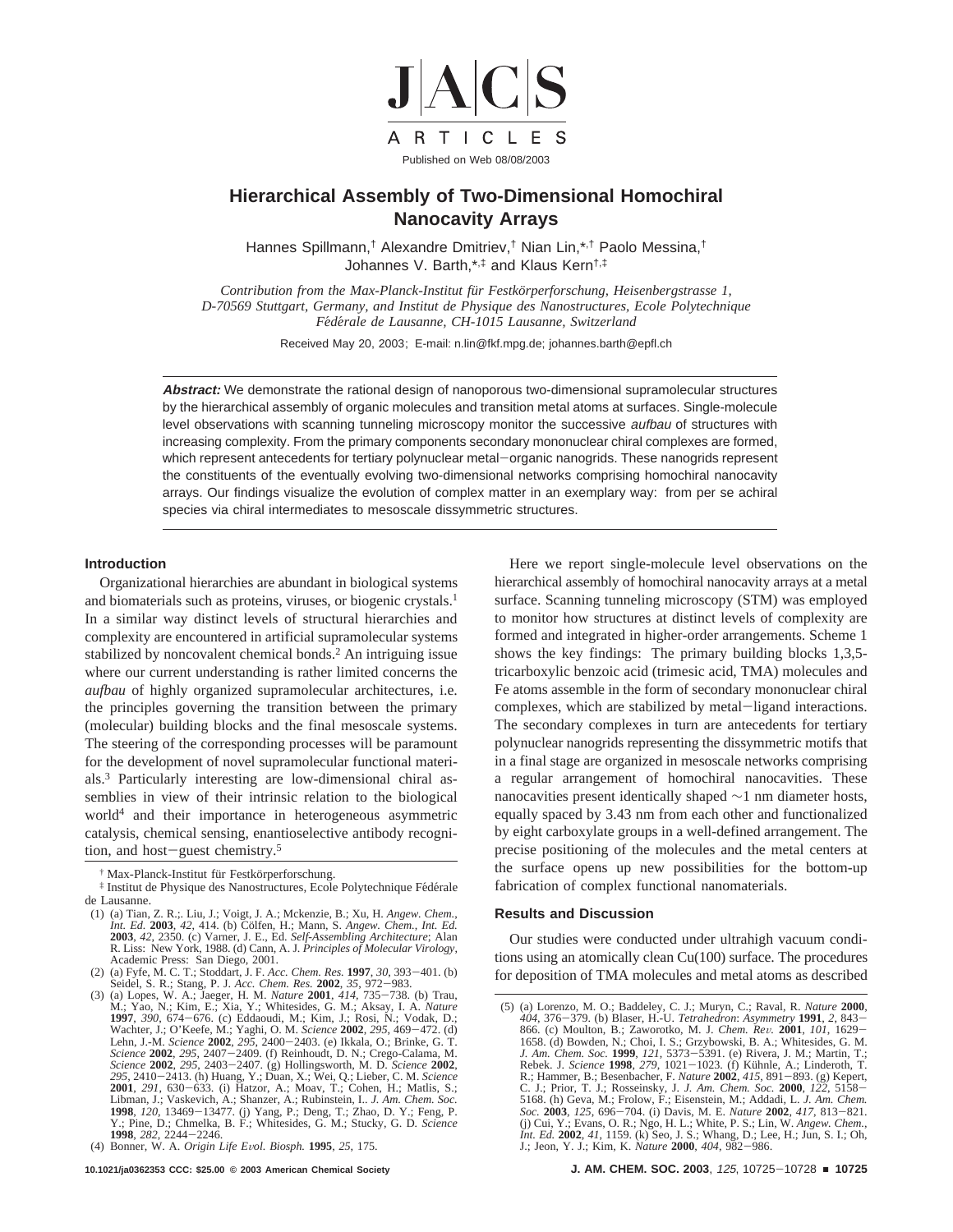



*<sup>a</sup>* 1,3,5-tricarboxylic benzoic acid (trimesic acid, TMA) molecules and Fe atoms represent the primary units which are employed for the formation of secondary chiral mononuclear (Fe(TMA)4) complexes. The complexes are antecedents for tertiary polynuclear nanogrids which are in turn the supramolecular motifs for the assembly of homochiral nanocavity arrays. The respective mirror-symmetric configurations (labeled *S* and *R*) are indicated with yellow and turquoise background.

in the Experimental Section followed recipes outlined previously.6-<sup>8</sup> The employed substrate temperatures account for deprotonated carboxylic acid moieties of the TMA molecules, which lie flat on the surface and are resolved as equilateral triangles in STM data.<sup>6</sup> The molecules thus represent polytopic linkers with three exodentate functionalities. At 300 K the carboxylate ligands readily react with the coadsorbed Fe atoms, leading to the initial formation of cloverleaf-shaped Fe(TMA)4 complexes where a central Fe atom is surrounded by four organic molecules.7 While these mononuclear secondary structures consist of per se achiral building blocks, they are encountered in two mirror-symmetric configurations as demonstrated in Figure 1a. The reason underlying the chiral arrangement is the linkage of the molecules' symmetric bidentate COO ligands to the metal atom (representing the stereogenic center) in an organized unidentate fashion according to Scheme 1 (see ref 7 for a detailed discussion). Since *R* and *S* enantiomers are homogeneously distributed at the surface, this "cloverleaf phase" represents a racemic mixture. A further, albeit metastable, type of secondary structure is a Y-shaped complex made out



**Figure 1.** Hierarchical assembly of metal-organic architectures monitored by STM. (a) Secondary structures formed at 300 K. Color squares indicate two different enantiomers of cloverleaf-shaped Fe(TMA)<sub>4</sub> complexes (color coding following Scheme 1). Red circles mark metastable Y-shaped Fe(TMA)3 complexes. (Fe coverage: 0.06 ML; TMA coverage: 0.8 ML.) (b) Assembly of tertiary stage: square-shaped polynuclear nanogrids evolve upon annealing at 350 K. The insets reveal that the respective core units of the dissymmetric metal-organic motifs are related to the chiral secondary Fe(TMA)4 compounds (color coding as in Scheme 1). (Fe coverage: 0.02 ML; TMA coverage: 0.4 ML.) (c) Assembly of ideal polynuclear *S* nanogrid based on STM topography. A 37.5° clockwise rotation of the Fe(TMA)<sub>4</sub> cloverleaf core unit is necessary to allow for hollow-site adsorption of all Fe atoms (dark blue) involved.

of a single Fe atom coordinating three TMA molecules (marked by the red circles in Figure 1a). In contrast to the stable and immobile cloverleaf-shaped Fe(TMA)<sub>4</sub> complexes, the Y-shaped complexes are unstable and very mobile at 300 K and can only be observed at appreciable coverages in the vicinity of Fe(TMA)4 species or at step edges, where their lifetime is locally increased due to steric hindrance of decay and lateral motion.<sup>6</sup> This implies in particular that in addition to the material in the stable coordination compounds, freely moving iron atoms and TMA molecules are present at the surface.

The next level of structural complexity is achieved upon annealing of the cloverleaf phase to 350 K (in rare cases similar structures evolved even at room temperature; however, they could be systematically obtained only upon annealing). Poly-

<sup>(6)</sup> Lin, N.; Dmitriev, A.; Weckesser, J.; Barth, J. V.; Kern, K. *Angew. Chem.*, *Int. Ed.* **<sup>2002</sup>**, *<sup>41</sup>*, 4779-4783.

Messina, P.; Dmitriev, A.; Lin, N.; Spillmann, H.; Abel, M.; Barth, J. V.; Kern, K. J. Am. Chem. Soc. 2002, 124, 14000-14001.

Kern, K. *J. Am. Chem. Soc.* **2002**,  $124$ ,  $14000-14001$ .<br>
(8) (a) Weckesser, J.; Vita, A. D.; Barth, J. V.; Cai, C.; Kern, K. *Phys. Rev.*<br> *Lett.* **2001**, 87, 096101. (b) Barth, J. V.; Weckesser, J.; Trimarchi, G.;<br>
Vla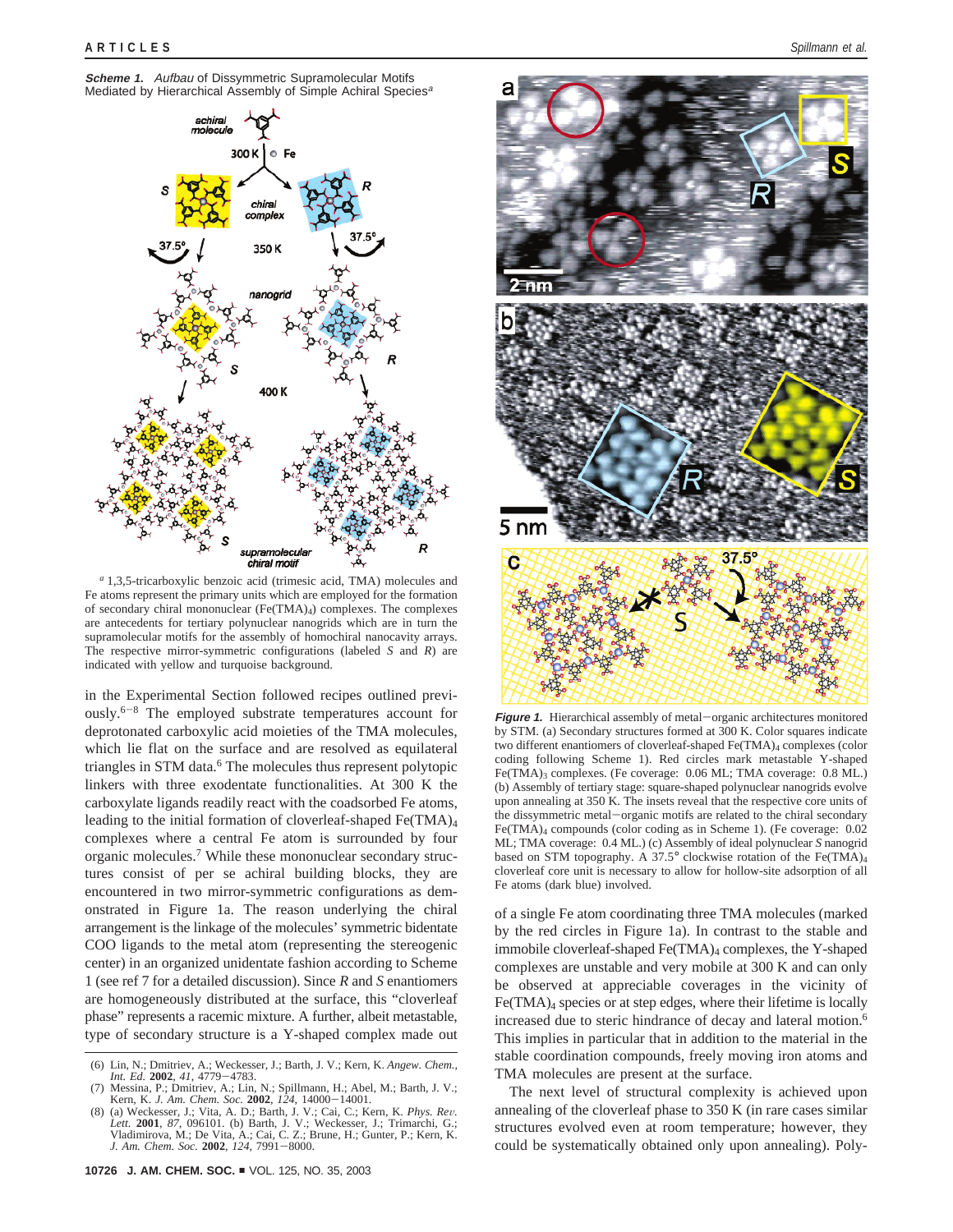nuclear assemblies which typically consist of 16 TMA molecules arranged in square-like molecular  $4 \times 4$  nanogrids (see Figure 1b) are formed. High-resolution STM images (e.g., Figure 1b insets) reveal that the core unit of each nanogrid is an  $Fe(TMA)_4$ complex which is surrounded by four Y-shaped complexes. This configuration suggests that the mononuclear complexes in the cloverleaf phase represent antecedents for the nanogrids. In the simplest picture this can be viewed as resulting from an attachment of four Y-shaped complexes to the corners of a cloverleaf-shaped  $Fe(TMA)<sub>4</sub>$  complex. The attachment is mediated by the incorporation of further metal atoms forming a second coordination shell (cf. Scheme 1). Annealing increases the probability of the attachment, thus promoting nanogrid formation. A closer inspection of the data reveals that the central cloverleaf complexes are additionally rotated by an angle of 37.5° in the nanogrids' development whereby their chiral nature persists (the rotation must be clockwise for *S* and counterclockwise for *R* species, respectively). This rearrangement is associated with the easier positioning of second-shell Fe atoms at the energetically preferred substrate hollow sites (note that in an ideal tertiary nanogrid a total of nine Fe atoms are included, and the ratio between Fe atoms and TMA molecules is 9:16, thus exceeding the ideal ratio of 1:4 for formation of mononuclear complexes at small coverages;<sup>7</sup> nevertheless, secondshell Fe atoms seem to be missing in some cases). As shown in Figure 1c, for a hypothetical *S* nanogrid made from an *S* cloverleaf-shaped complex in an unrelaxed geometry without rotation (model at the left side) only the central Fe atom maintains a hollow-site position while the others adsorb at unfavorable bridge or top sites of the Cu(100) surface. The  $37.5^{\circ}$ clockwise rotation (for the *S* species) allows for the positioning of all Fe atoms at hollow sites. The chiral arrangement of the secondary core units induces dissymmetric tertiary nanogrids. That is, there is a chirality proliferation in the nanogrid assembly. Accordingly, no translation or rotation in two dimensions would allow for a superposition of the mirror-symmetric configurations labeled *R* or *S* as depicted in Scheme 1 and Figure 1. Similar to the mononuclear complexes in the cloverleaf phase the *R* and *S* nanogrids are found to be homogeneously distributed on the surface, forming a racemic mixture. It is expected that with 9 Fe atoms adsorbed at energetically favored hollow sites the surface diffusion barrier for transport of an entire nanogrid is significantly higher than that of mononuclear complexes.

The final stage of complexity at the mesoscopic scale is achieved upon further annealing the substrate to 400 K, leading to the formation of extended regular metal-organic superstructures. Possibly the anneal enables nanogrid migration to be instrumental in the assembly process. The STM image reproduced in Figure 2a depicts the corresponding two-dimensional coordination networks with a square unit cell of 3.43 nm  $\times$ 3.43 nm comprising a regular arrangement of nanocavities. These structures belong to the p4 symmetry group, thus reflecting the symmetry of the substrate atomic lattice. The tertiary nanogrids are identified as the underlying supramolecular motifs. Accordingly a close inspection of the data (cf. inset in Figure 2a) reveals that the shape of the individual ∼1 nm diameter nanocavity is defined by the interlocking of four nanogrids. The interlocking nanogrids are of the same chirality, which is associated with the fact that exclusively homochiral species match. In contrast, there is no smooth joining of *R*- and



**Figure 2.** (a) Formation of extended nanocavity arrays triggered by 400 K annealing. Two homochiral domains are assembled consisting of pure enantiomers (marked by color rectangles, coding as in Figure 1). The inset is a high-resolution image of a *S*-type nanocavity, which is surrounded by eight TMA molecules. The nanogrid arrangement belongs to the p4 symmetry group. (Fe coverage: 0.06 ML; TMA coverage: 0.8 ML). (b) Highly organized homochiral domains cover the entire surface at saturation coverage. Enantiopure domains labeled *R* and *S* comprise homochiral nanogrids. Unit cells of both domains are indicated. (Fe coverage: 0.06 ML; TMA coverage: 0.8 ML). (c) Tentative model of nanocavities from STM topography, where the *S* (*R*) nanocavity is assembled from *S* (*R*) motifs. The central opening (where the copper atoms are colored slightly darker) is functionalized by the eight surrounding carboxylate groups. It represents a chiral host for chiroselective adsorption of guests ar enantioselective heterogeneous catalytic processes.

*S*-type nanogrids; it is obstructed by the tilt angle between the mirror-symmetric species implying a geometric mismatch (in analogy to stereochemistry-driven hydrogen-bonded homochiral supramolecular assemblies, cf. ref 8). As a striking consequence chirality is bestowed to the entire nanocavity arrays. Accordingly, as shown in Figure 2a, two domains exist on the surface which are mirror images of each other, whereby the symmetry axis is given by the high symmetry [011] direction of the